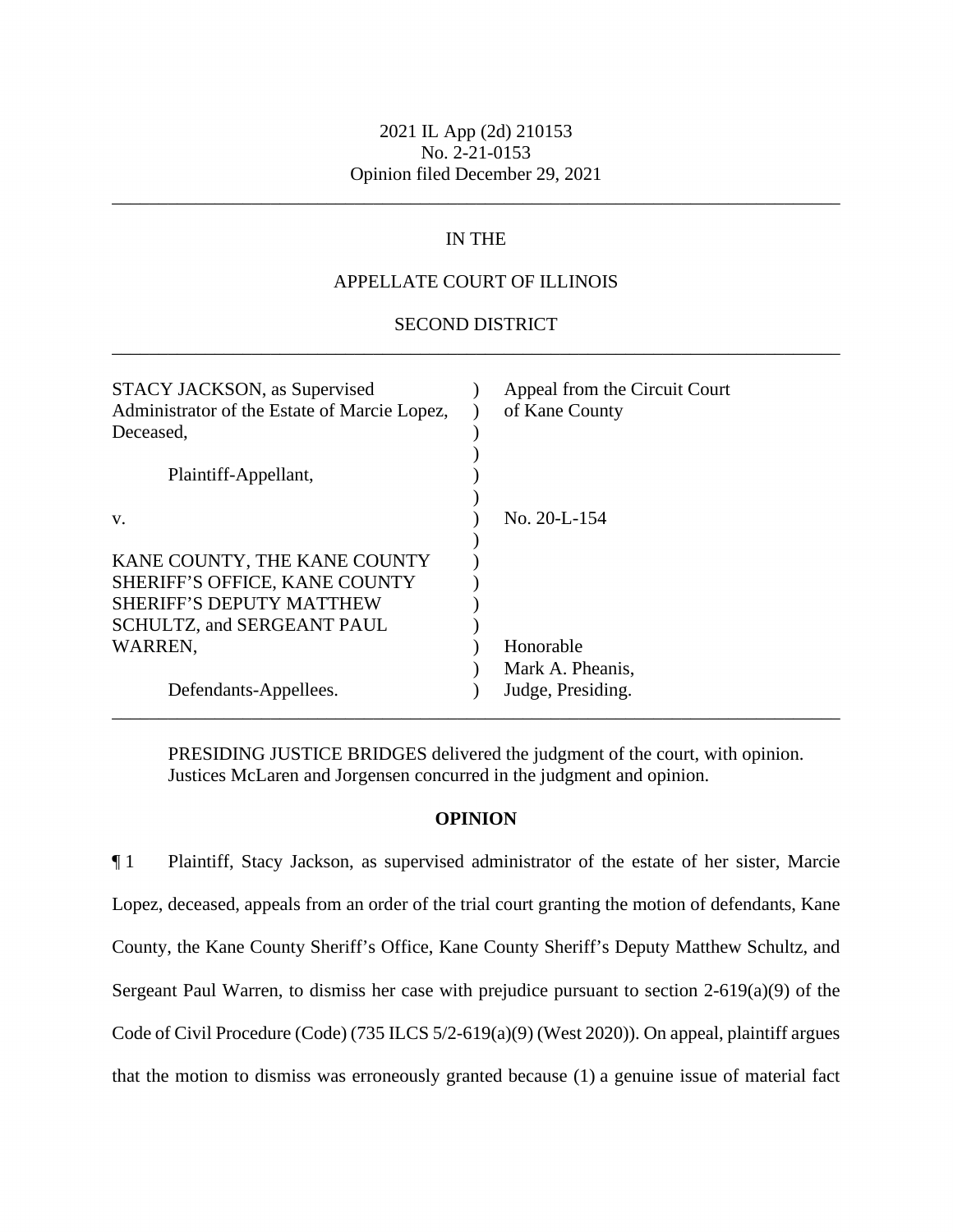law. For the reasons set forth below, we affirm. existed as to whether Schultz's and Warren's actions during the police pursuit that resulted in Lopez's death were willful and wanton and (2) the trial court ruled contrary to established case

## ¶ 2 I. BACKGROUND

¶ 3 Plaintiff filed an eight-count amended complaint, charging Schultz and Warren with willful and wanton conduct that proximately resulted in the death of Lopez following the police pursuit. The complaint also sought recovery from Kane County and the Kane County Sheriff's Office, under the doctrine of *respondeat superior* 

 per hour]"and that he was "falling back." At 8:13 p.m., Lopez lost control of her vehicle, hit the ¶ 4 The complaint alleged in part as follows. On June 10, 2019, Schultz attempted to pull Lopez over for squealing her vehicle tires as she made a right turn onto Claim Street. Schultz flashed his emergency lights and chirped his siren; however, Lopez did not stop her vehicle but continued driving eastbound on Liberty Street. At 8:12 p.m., Schultz notified KaneComm (Kane County Emergency Communications Center, a multi-jurisdictional dispatch center) that the vehicle was "not stopping." Schultz fully activated his emergency lights and sirens and continued to follow Lopez in an eastbound direction toward the intersection of Liberty Street and Farnsworth Avenue. At 8:13 p.m., Lopez activated her left turn signal, stopped at Liberty Street's red light, and waited to make a left turn onto Farnsworth Avenue. Schultz stopped behind her. Once the light turned green, Lopez made a left turn onto Farnsworth and then immediately accelerated her vehicle to 78 miles per hour. Schultz, while pursuing Lopez's vehicle, reached a speed of approximately 67 miles per hour. At this time, Schultz told KaneComm that Lopez was "probably about 80 [miles center median on Farnsworth Avenue, and was ejected from her vehicle. Lopez died as a result of the crash.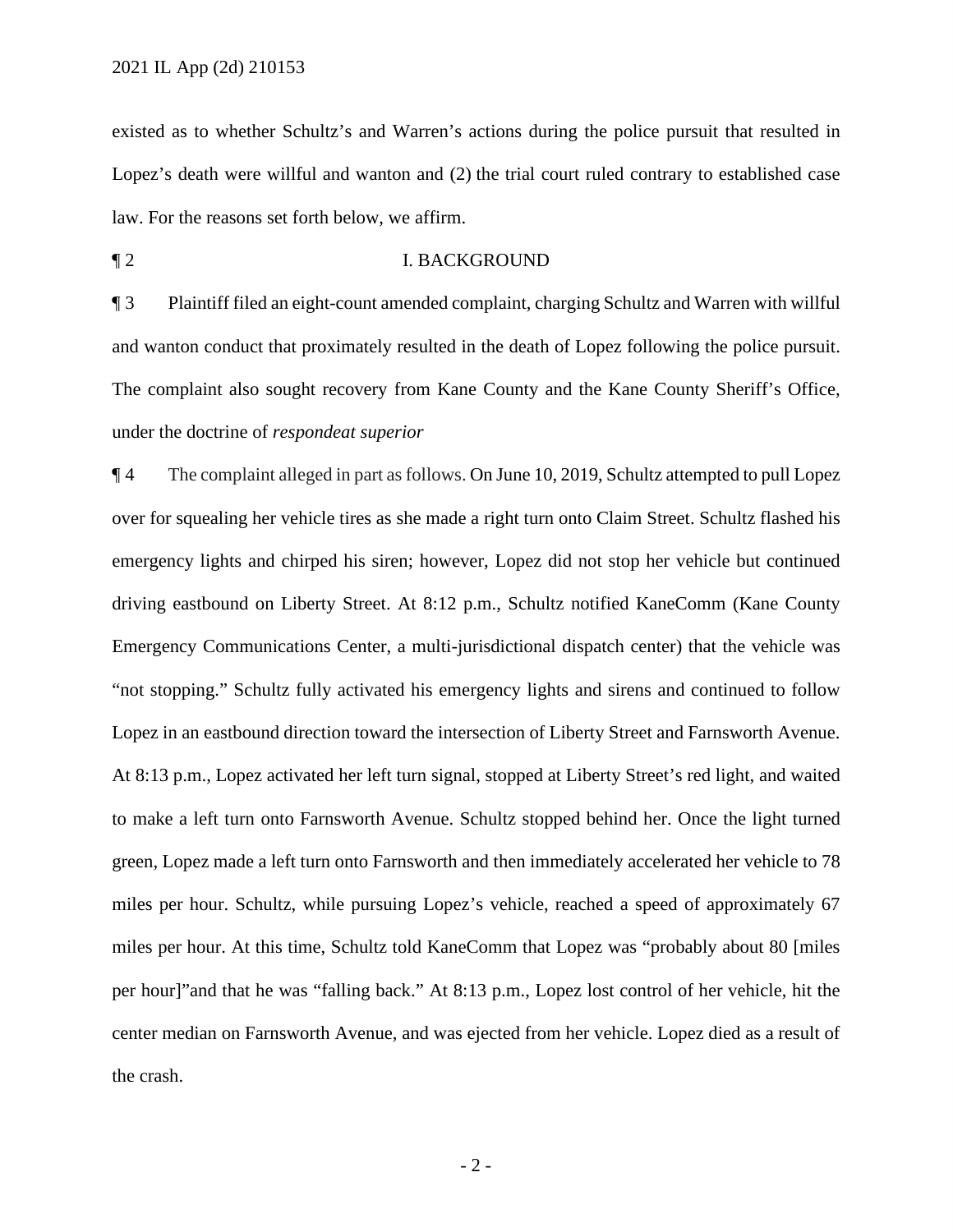$\P 5$  Defendants filed a motion to dismiss pursuant to sections 2-615(a) and 2-619(a)(9) of the Code (*id.* §§ 2-615(a), 2-619(a)(9)). The trial court, without a hearing, granted defendants' motion with prejudice, pursuant to section 2-619(a)(9),<sup>1</sup> holding that "[p]laintiff's pleadings did not state allegations sufficient that rise to the level of willful and wanton conduct that could avoid dismissal with prejudice under Section 2-619[a](9)."

¶ 6 II. ANALYSIS

 that, when read together, sections 2-109 and 2-201 of the Local Governmental and Governmental ¶ 7 In the matter before us, plaintiff disputes whether the trial court properly granted defendants' section 2-619(a)(9) motion to dismiss her amended complaint. The trial court found Employees Tort Immunity Act (Act) (745 ILCS 10/2-109, 2-201) (West 2020)) immunize a public entity from liability for the discretionary acts or omissions of its employees who are acting within the scope of their employment, whether they function singly or jointly, or in collaboration with other public employees. *Smith v. Waukegan Park District*, 231 Ill. 2d 111, 118 (2008); *Village of Bloomingdale v. CDG Enterprises, Inc.*, 196 Ill. 2d 484, 496 (2001). The court recognized that sections 2-109 and 2-201 did not immunize willful and wanton conduct, and the court granted defendants' motion to dismiss on the grounds that defendants were acting within the scope of their employment and the amended complaint failed to sufficiently allege facts to support that they acted willfully and wantonly. Thus, the court found that defendants were entitled to immunity under sections 2-109 and 2-201.

<sup>&</sup>lt;sup>1</sup> The trial court ruled that deciding the case under section 2-619 rendered plaintiff's section 2-615 motion moot.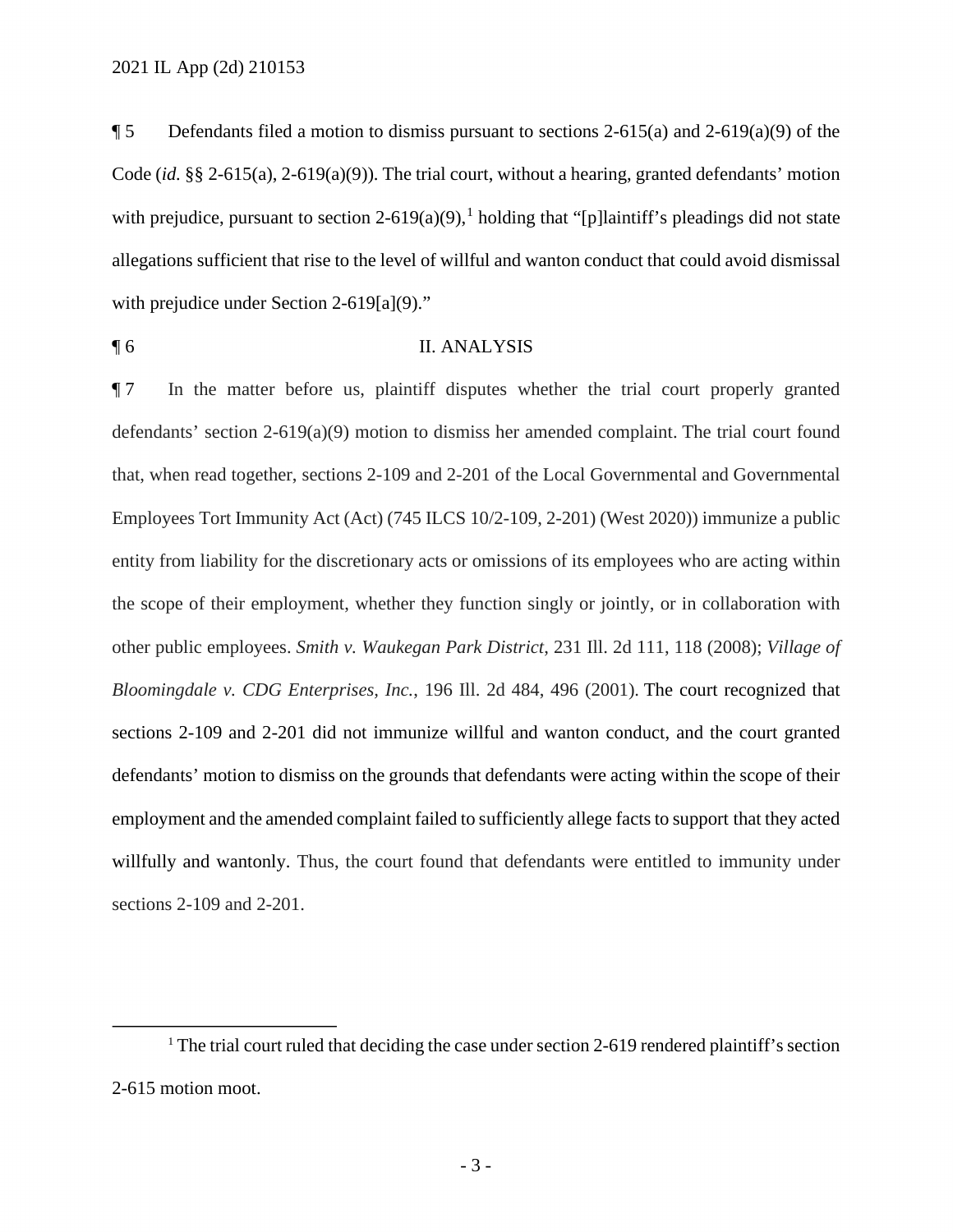any willful and wanton conduct and, therefore, as an affirmative matter, they had immunity under ¶ 8 According to plaintiff, the trial court improperly dismissed her amended complaint when it decided disputed factual issues in granting defendants' motion under section 2-619(a)(9). Defendants respond that the trial court properly dismissed plaintiff's amended complaint under section 2-619(a)(9) because the complaint did not adequately plead or allege that they committed the Act. For the reasons discussed below, we hold that the trial court properly dismissed plaintiff's amended complaint.

## ¶ 9 A. Standard of Review

 defeats the claim. *Czarobski v. Lata*, 227 Ill. 2d 364, 369 (2008) (citing 735 ILCS 5/2-619(a)(9) ¶ 10 The purpose of a section 2-619 motion to dismiss is to dispose of issues of law and easily proved issues of fact at the outset of litigation. *Van Meter v. Darien Park District*, 207 Ill. 2d 359, 367 (2003). Specifically, a motion under section 2-619(a)(9) of the Code admits the legal sufficiency of the plaintiff's claim but asserts an affirmative matter outside of the pleading that (West 2006)). An " 'affirmative matter'  $[(\text{in a section 2-619(a)(9) motion})]$  refers to a defense that negates the cause of action completely or refutes crucial conclusions of law or conclusions of material fact." *McIntosh v. Walgreens Boots Alliance, Inc.*, 2019 IL 123626, ¶ 16. Immunity under the Act is an affirmative matter properly raised in a section 2-619(a)(9) motion to dismiss. *Van Meter*, 207 Ill. 2d at 377.

 3d 86, 90 (2010). Moreover, since "[a] section 2-619 dismissal resembles the grant of a motion for precluded the dismissal or, absent such an issue of fact, whether the dismissal was proper as a ¶ 11 In reviewing the grant of a section 2-619 motion, we must interpret the pleadings and supporting materials in the light most favorable to the plaintiff. *Shirley v. Harmon*, 405 Ill. App. summary judgment[,] we must determine whether a genuine issue of material fact should have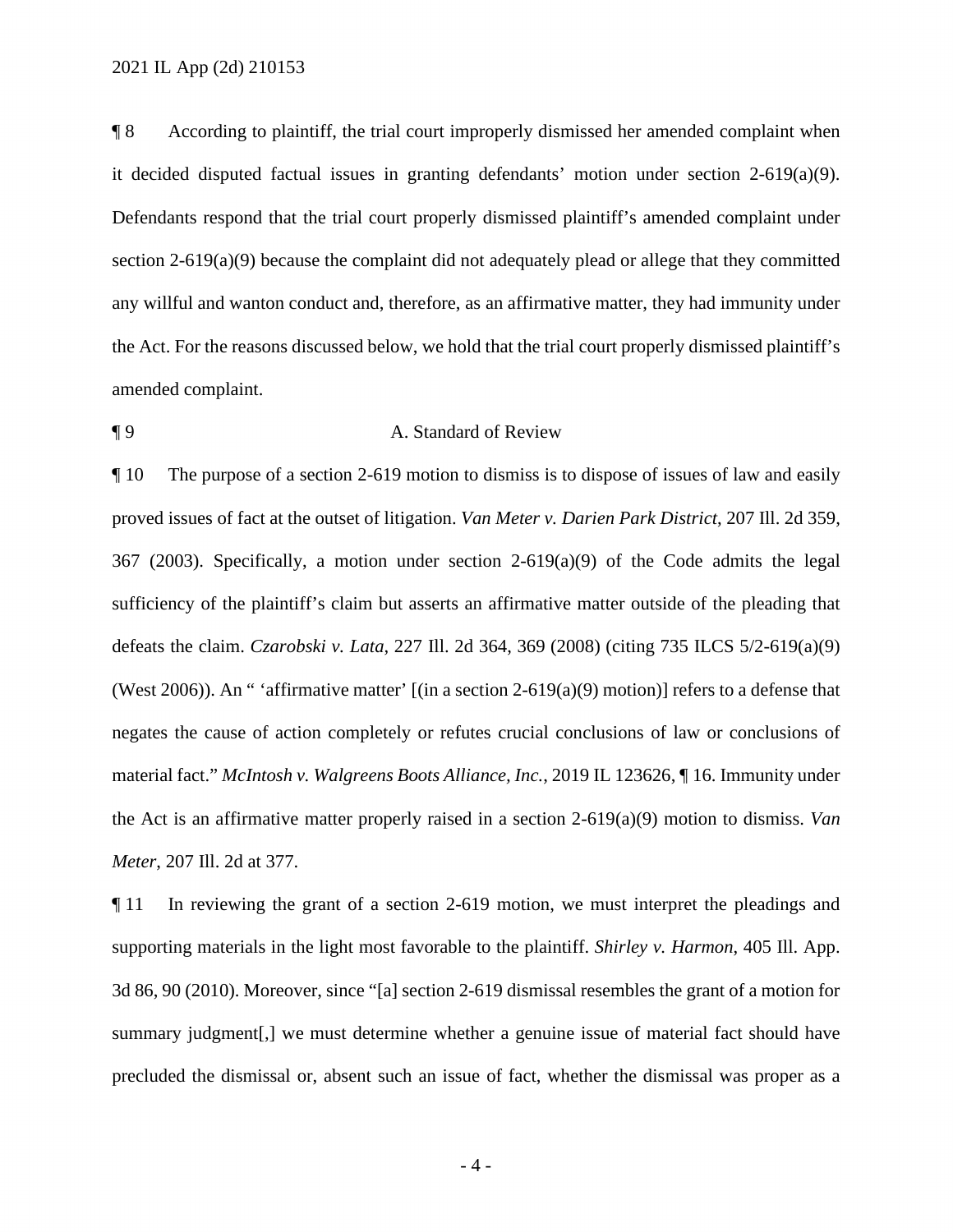matter of law." *Id.* Once a defendant satisfies their initial burden of going forward on a section 2-  $619(a)(9)$  motion, the burden shifts to the plaintiff to establish that the defense is unfounded or that it requires the resolution of an essential element of material fact. *Van Meter*, 207 Ill. 2d at 377. Our review of a section 2-619 dismissal is *de novo*. *Id.* at 368.

¶ 12 B. Tort Immunity Act

employee is not liable." *Id.* § 2-109. A police officer is "executing" or "enforcing" a law, within ¶ 13 Section 2-202 of the Act provides that "[a] public employee is not liable for his act or omission in the execution or enforcement of any law unless such act or omission constitutes willful and wanton conduct." 745 ILCS 10/2-202 (West 2020). The Act further provides that "[a] local public entity is not liable for an injury resulting from an act or omission of its employee where the the meaning of section 2-202, when he is engaged in an investigation in order to enforce traffic laws. *Fitzpatrick v. City of Chicago*, 112 Ill. 2d 211, 220-22 (1986). There is no dispute here that Schultz and Warren were public employees within the meaning of the Act. See *id.* § 2-202. Nor is there any dispute that Schultz was engaged in the enforcement of the law in attempting to stop the vehicle that Lopez was driving. Thus, for plaintiff to survive the section 2-619 motion to dismiss, she must establish at least a genuine issue of material fact as to whether Schultz's conduct in attempting to stop Lopez was willful and wanton. See *Urban v. Village of Lincolnshire*, 272 Ill. App. 3d 1087, 1093-94 (1995).

 ¶ 14 The Act defines willful and wanton conduct as "a course of action which shows an actual an action for willful and wanton conduct, the plaintiff must establish (1) the existence of a duty, or deliberate intention to cause harm or which, if not intentional, shows an utter indifference to or conscious disregard for the safety of others or their property." 745 ILCS 10/1-210 (West 2020); see *Vilardo v. Barrington Community School District 220*, 406 Ill. App. 3d 713, 723-24 (2010). In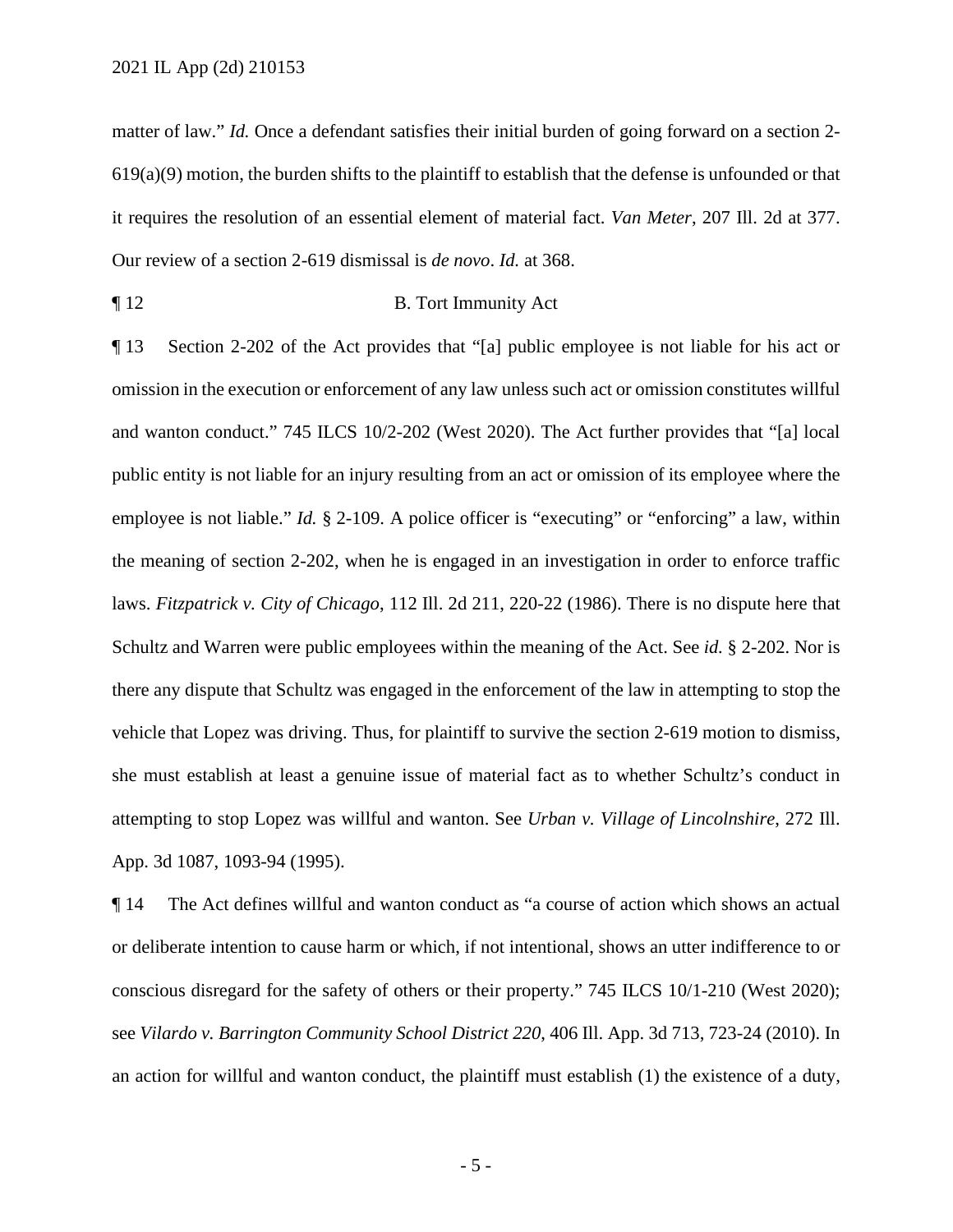504 (2006)), but the mere characterization of conduct as willful and wanton is insufficient to (2) a breach of that duty, and (3) an injury proximately resulting from that breach. *Urban*, 272 Ill. App. 3d at 1094. Although whether conduct is willful and wanton is normally a question of fact for the jury, the court must first decide whether the plaintiff has alleged sufficient facts such that a jury could find willful and wanton conduct. *Doe v. Calumet City*, 161 Ill. 2d 374, 390 (1994). When a defendant raises tort immunity in a section 2-619 motion to dismiss, the court views the facts in the light most favorable to the plaintiff (*DeSmet v. County of Rock Island*, 219 Ill. 2d 497, withstand a motion to dismiss (*Cipolla v. Bloom Township High School District No. 206*, 69 Ill. App. 3d 434, 437 (1979)). As we explain, we determine that the trial court properly dismissed plaintiff's amended complaint based on defendants' claim of immunity under the Act.

 Farnsworth Avenue, where they both stopped at that intersection for the red light. Lopez activated ¶ 15 We note that the facts in this case are not in dispute. According to the amended complaint, Lopez did not pull over when Schultz first flashed his emergency lights and chirped his siren. Instead, she continued driving eastbound on Liberty Street toward Farnsworth Avenue. Schultz then fully activated his emergency lights and siren and followed Lopez to Liberty Street and her left turn signal and remained stopped until the traffic signal turned green. Once the traffic signal turned green, rather than pull over and remain stopped, she accelerated at a high rate of speed. The record reveals that Schultz followed Lopez for less than a minute<sup>2</sup> before deciding to

 $2$  The time of "less than a minute" is based on plaintiff's amended complaint, which motion to dismiss and their brief before this court that it was only a matter of two seconds after indicates that the pursuit both started and ended at 8:13 p.m. However, defendants argued in their the traffic light turned green and Lopez accelerated to a high rate of speed before the crash.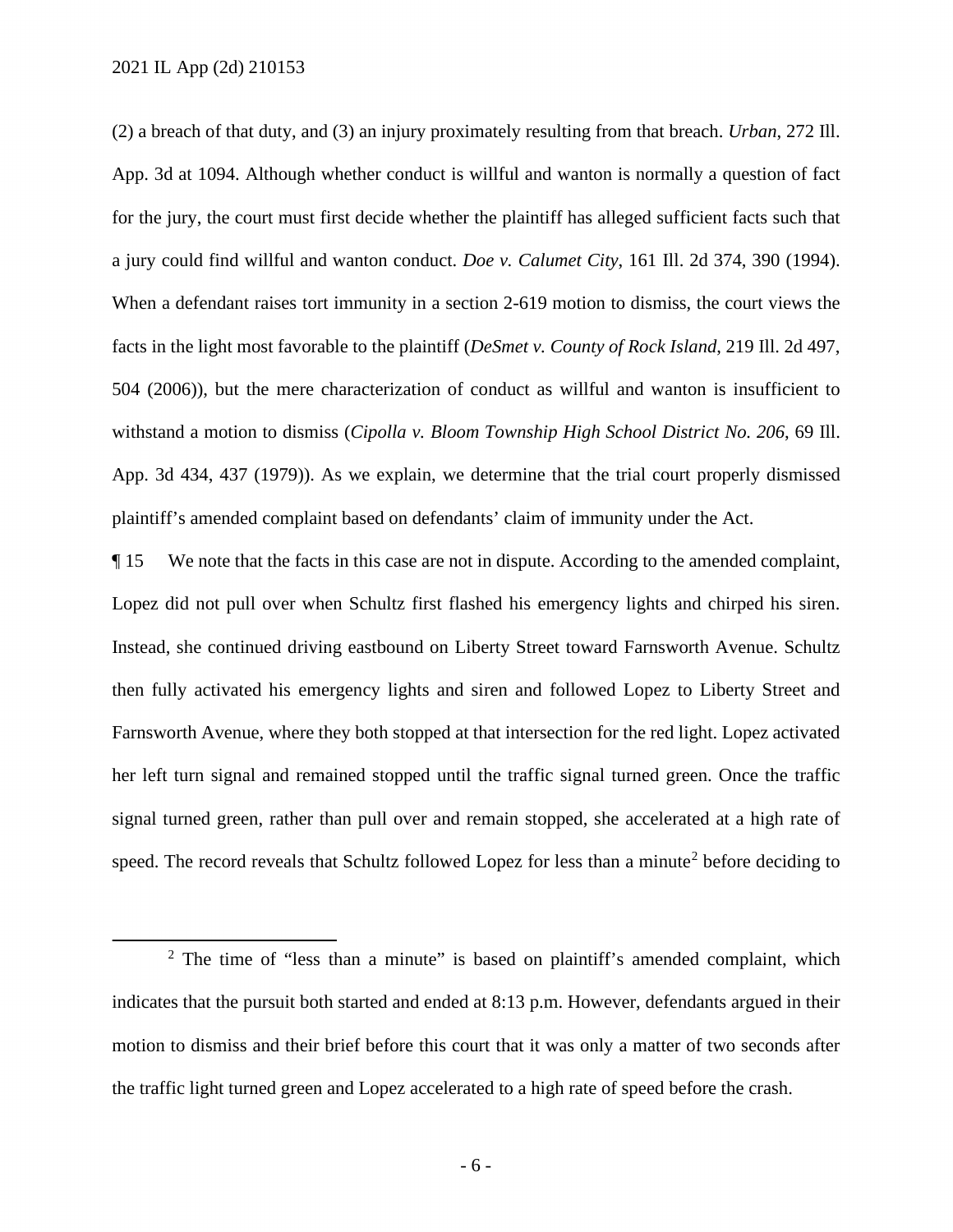pull back from the pursuit, and before Lopez struck the median, crashing her vehicle.

 car that is fleeing and the car that is chasing. It is essentially symbiotic; both vehicles are necessary to have a chase." *Id.* at 255-56. ¶ 16 Plaintiff, relying on *Suwanski v. Village of Lombard*, 342 Ill. App. 3d 248 (2003), argues that defendants' section 2-619 motion to dismiss the amended complaint should not have been granted, because the question of whether conduct is willful and wanton is only for a jury to decide. In *Suwanski*, we reversed summary judgment for a municipality on the grounds that genuine issues of material fact were presented on both willful and wanton conduct and proximate cause. We noted that a "police pursuit is unique in the sense that it can occur only if two vehicles are involved, the

 conduct may fall into one of three categories: ¶ 17 We explained that, in the context of police pursuits, allegations of willful and wanton

 decided as a matter of law and must be put to the jury." *Id.* at 257. "Some situations will be so benign as to clearly be, as a matter of law, below the theoretical minimum for willful and wanton conduct. Those cases should, of course, be disposed of by summary judgment. There may also be some cases where the circumstances are so egregious that one could say, as a matter of law, that the officer acted willfully and wantonly. The third possibility is those circumstances where the question of willful and wanton conduct is the subject of reasonable argument. It is those cases that cannot be

Plaintiff argues that Schultz undertook a high-speed pursuit of Lopez for squealing her tires, in direct violation of the Kane County Sheriff's Department's pursuit policy, and that this conduct was so egregious that it clearly evinced willful and wanton conduct.

¶ 18 We find *Suwanski* to be easily distinguishable from the case at bar because it was decided under a unique set of circumstances that are not present in this case. For example, in *Suwanski*, a

- 7 -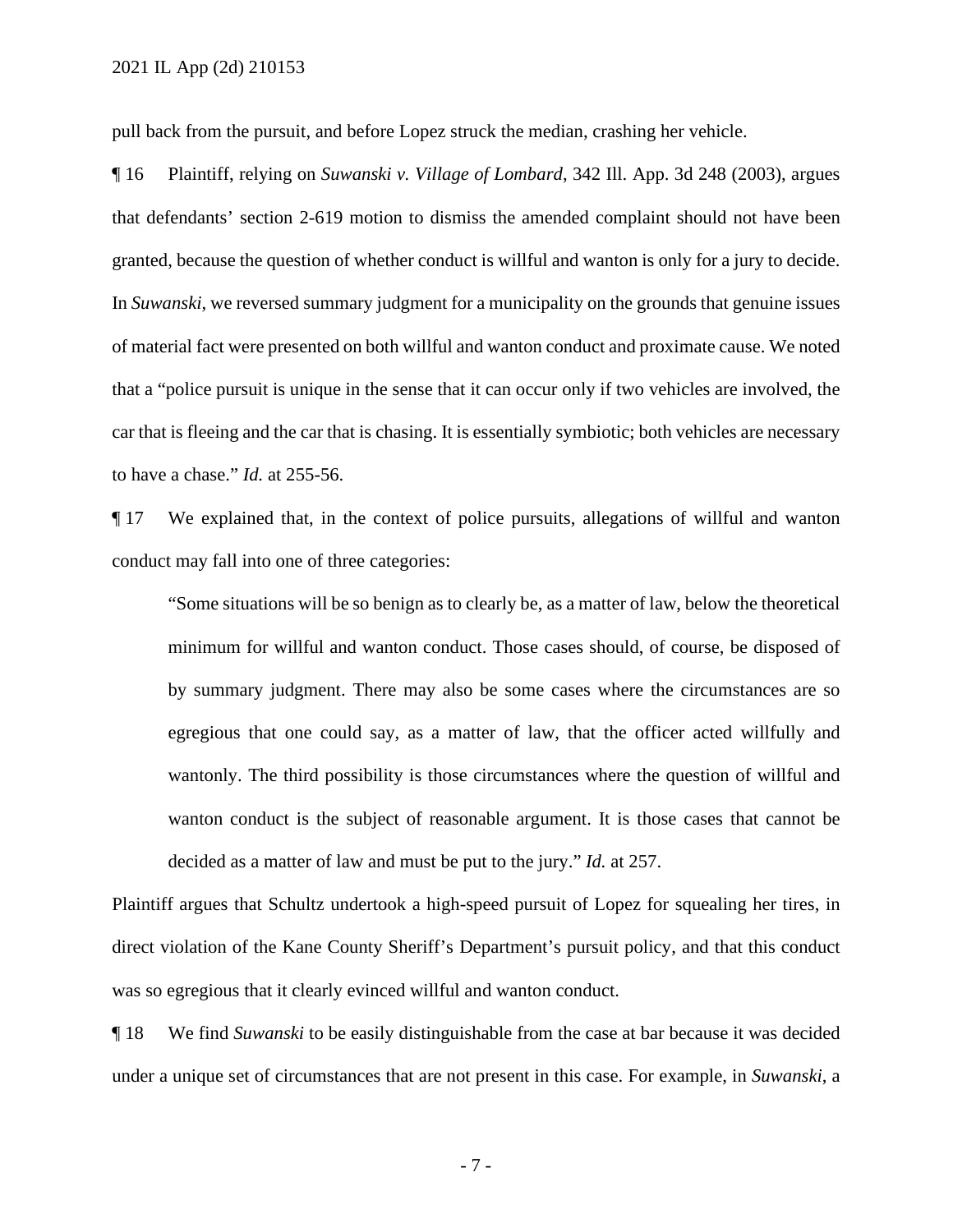police officer pursued the vehicle for more than eight minutes and approximately 6½ miles. The speed during the chase reached 100 miles per hour. *Id.* During the pursuit, a car attempting to avoid a collision with the pursued vehicle crossed the oncoming lanes of traffic and crashed into a road construction sign. *Id.* at 251. The police continued the pursuit even after that collision, until the pursued vehicle crashed into another car, killing the drivers of both vehicles. Under the specific facts of that case, we reversed the trial court's order granting summary judgment for the city, finding that the plaintiff presented a question of fact for the jury on the issue of whether the officer engaged in willful and wanton conduct in pursuing the vehicle. *Id.* at 257.

 even engaged in a chase. Here, the crash occurred almost immediately after the traffic light turned No facts were pleaded alleging that Schultz disregarded any traffic control devices or followed whether either vehicle was nearly involved in another collision during the pursuit. Plaintiff did provide some of this information within the record on appeal and at oral argument; however, factual allegations that do not appear on the face of the complaint or in other evidentiary materials ¶ 19 Plaintiff has not alleged facts in her amended complaint to support a finding that Schultz recklessly operated his squad car. Unlike in *Suwanski*, there was no basis for finding that Schultz green, and Lopez accelerated from a complete stop to a speed of approximately 80 miles per hour. Lopez's vehicle too closely. Nor did plaintiff allege facts establishing the distance traveled or considered by the trial court are beyond the scope of our review, even if they otherwise appear in the record. See *Vala v. Pacific Insurance Co.*, 296 Ill. App. 3d 968, 970-71 (1998) ("In conducting *de novo* review, the appellate court will examine the complaint and all evidentiary material before the trial court at the time of entry of the order \*\*\*."). Thus, *Suwanski* does not aid plaintiff's position.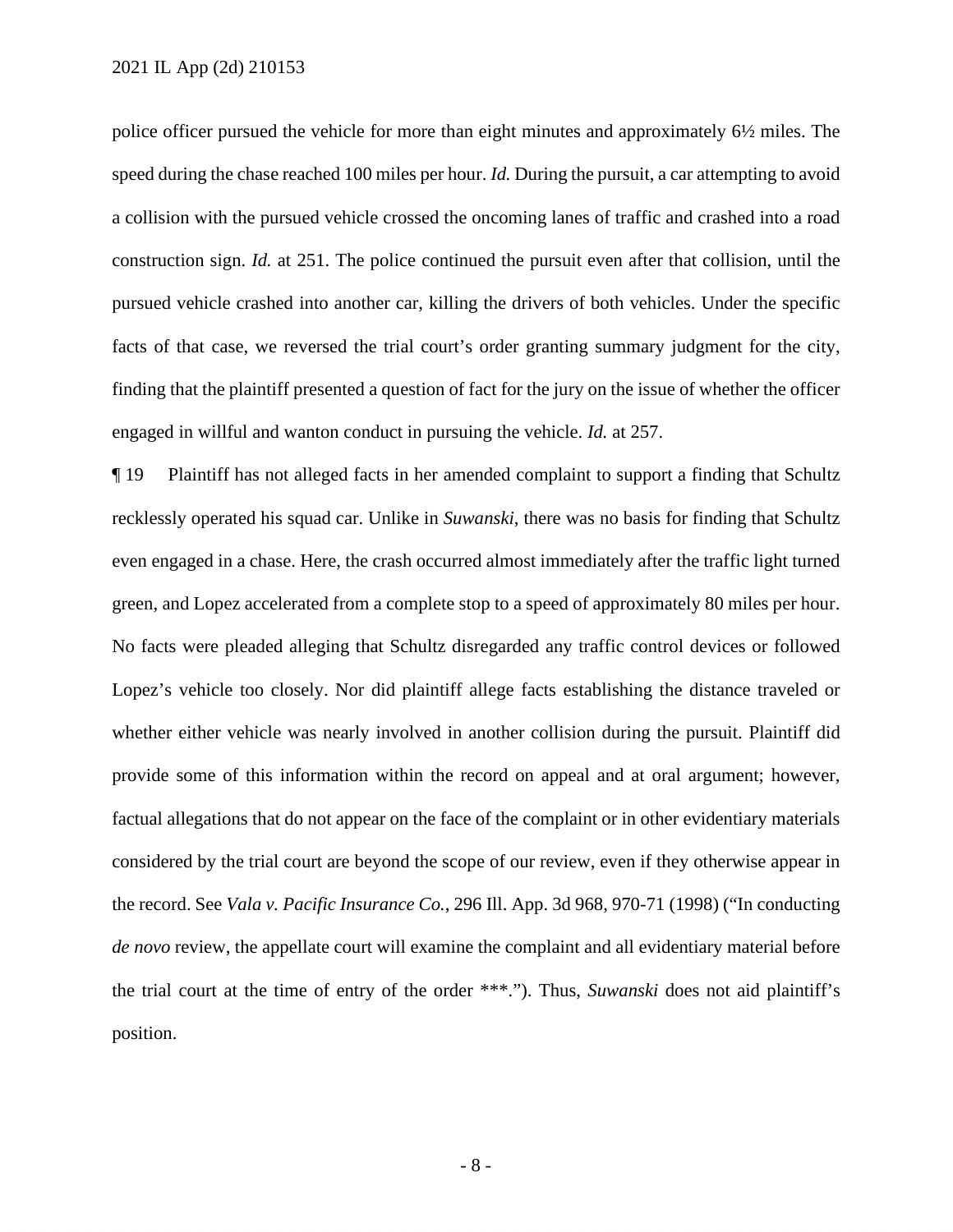Plaintiff contends that the facts here are analogous to those of the instant case. In *Winston*, officers proceeded down a two-lane residential street with a 30 miles per hour speed limit. The suspect ran two stop signs and a red light and was subsequently involved in a crash that injured the plaintiff. reasonable minds could find the pursuit willful and wanton and that it should be sent to the finder of fact. *Id.* ¶ 37. ¶ 20 Plaintiff next urges us to follow *Winston v. City of Chicago*, 2019 IL App (1st) 181419, where the trial court's grant of summary judgment for the city defendants was also reversed. pursued a suspect at 50 miles per hour while he was fleeing them at 80 miles per hour. The chase The chase lasted for 20 seconds, it spanned only three blocks, and the officers violated their police policy during the chase. *Id.* ¶¶ 33-34. The court held that there was an issue of fact as to whether

¶ 21 Here, the undisputed facts differ significantly from the facts in *Winston*, in that plaintiff's amended complaint in the present case was not well pled. For example, plaintiff's complaint admits only factual conclusions that are unsupported by allegations of specific facts. Rather than plead the speed limit on Farnsworth Avenue, she simply concludes that Schultz was "grossly exceeding the speed limit." Nowhere in the complaint does plaintiff provide Farnsworth Avenue's specific speed limit. Further, plaintiff alleged that Schultz initiated the pursuit of Lopez simply by activating his emergency lights and siren while both vehicles were stopped. No facts were pleaded as to the actual amount of time Schultz followed Lopez's vehicle or the distance traveled.

 Lopez's vehicle. Yet, plaintiff concludes that, when the stop was attempted, Schultz operated his vehicle along a "commercial and residential street," without identifying Farnsworth as being either ¶ 22 Unlike in *Winston*, where the complaint alleged pursuit through strictly residential areas, plaintiff alleged that Schultz operated his vehicle along both commercial and residential streets. Plaintiff specifically identifies every street as being residential up to Schultz's attempt to stop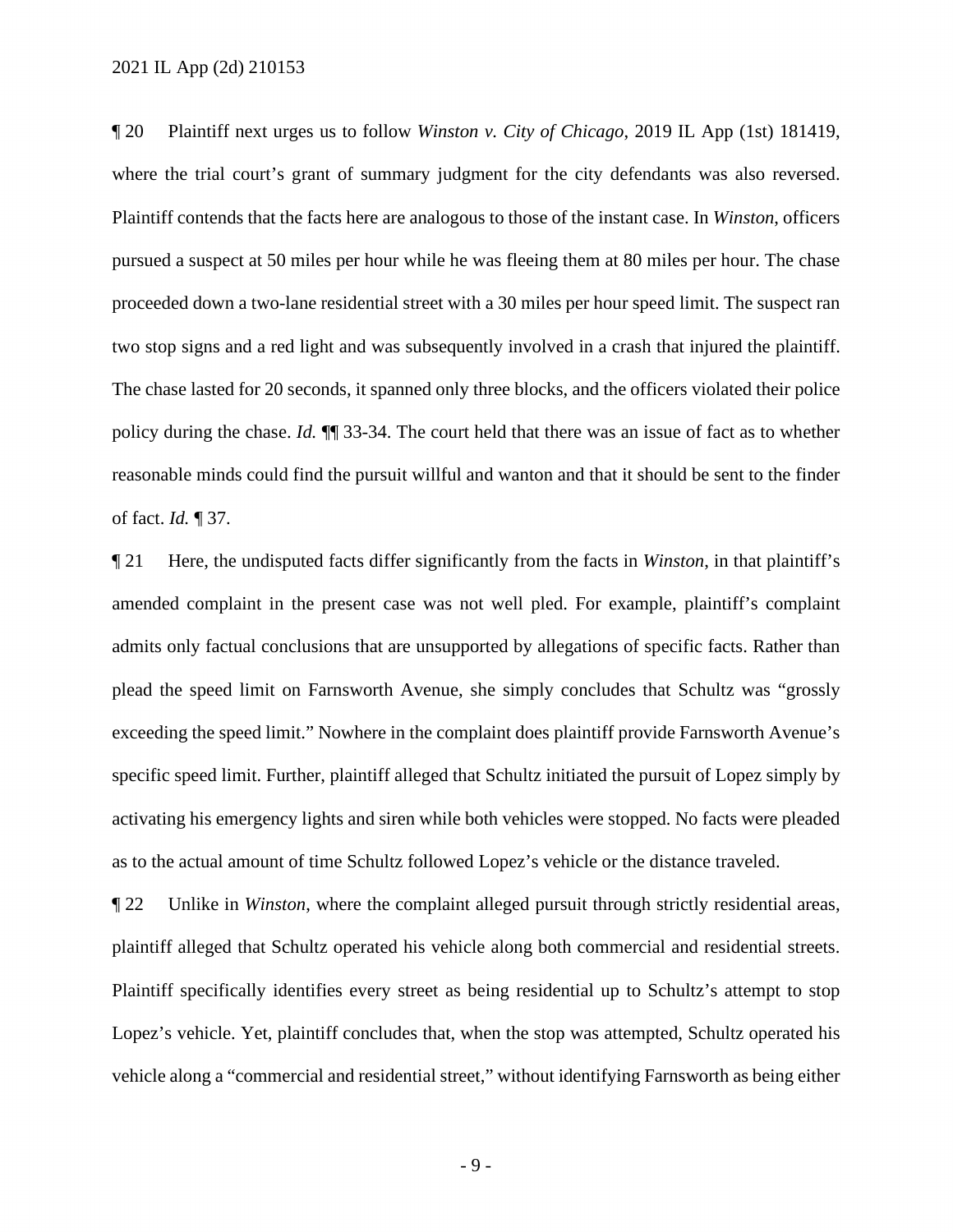a commercial or a residential street.

 Lopez's vehicle is nothing more than pure conjecture and speculation. Importantly, both Lopez plaintiff has pleaded no facts that could lead a reasonable person to find that Schultz's actions in following Lopez's vehicle exhibited an actual or deliberate intention to harm or a conscious ¶ 23 The remainder of plaintiff's complaint suffers from the same lack of specificity, relying on speculation and conclusory allegations. Plaintiff's allegation that Schultz created an unreasonably dangerous condition by merely activating his emergency lights and siren while driving behind and Schultz were stopped at a red light prior to Lopez accelerating to 80 miles per hour, Schultz never matched Lopez's speed, and he was already "falling back" by the time Lopez lost control of her vehicle. Any inference that this conduct is willful and wanton would effectively entail that any officer merely signaling for a vehicle to pull over is acting willfully and wantonly. The tragic result of Lopez's crash does not transform Schultz's conduct from routine to willful and wanton, nor does her decision to accelerate from a full stop transform a traffic stop into a chase. In our view, disregard for the safety of either Lopez or others.

 pursuit went through suburban streets, the fleeing vehicle exceeded 100 miles per hour, and the accelerating and crashing, and plaintiff provided no allegations that Schultz ran red lights or stop ¶ 24 The remainder of plaintiff's case law is unavailing. In *Robinson v. Village of Sauk Village*, 2021 IL App (1st) 200223, ¶ 27, the court determined that summary judgment was precluded because a question of fact existed on whether the officers acted willfully and wantonly. There, the suspect and pursuing officers disregarded numerous red lights and stop signs, even driving into oncoming traffic and over medians. *Id.* ¶ 26. Here, less than one minute elapsed between Lopez signs. Further, the facts do not support that Schultz's pursuit caused Lopez to panic; they were at a full stop when she decided to accelerate to almost 80 miles per hour. Thus, plaintiff cannot show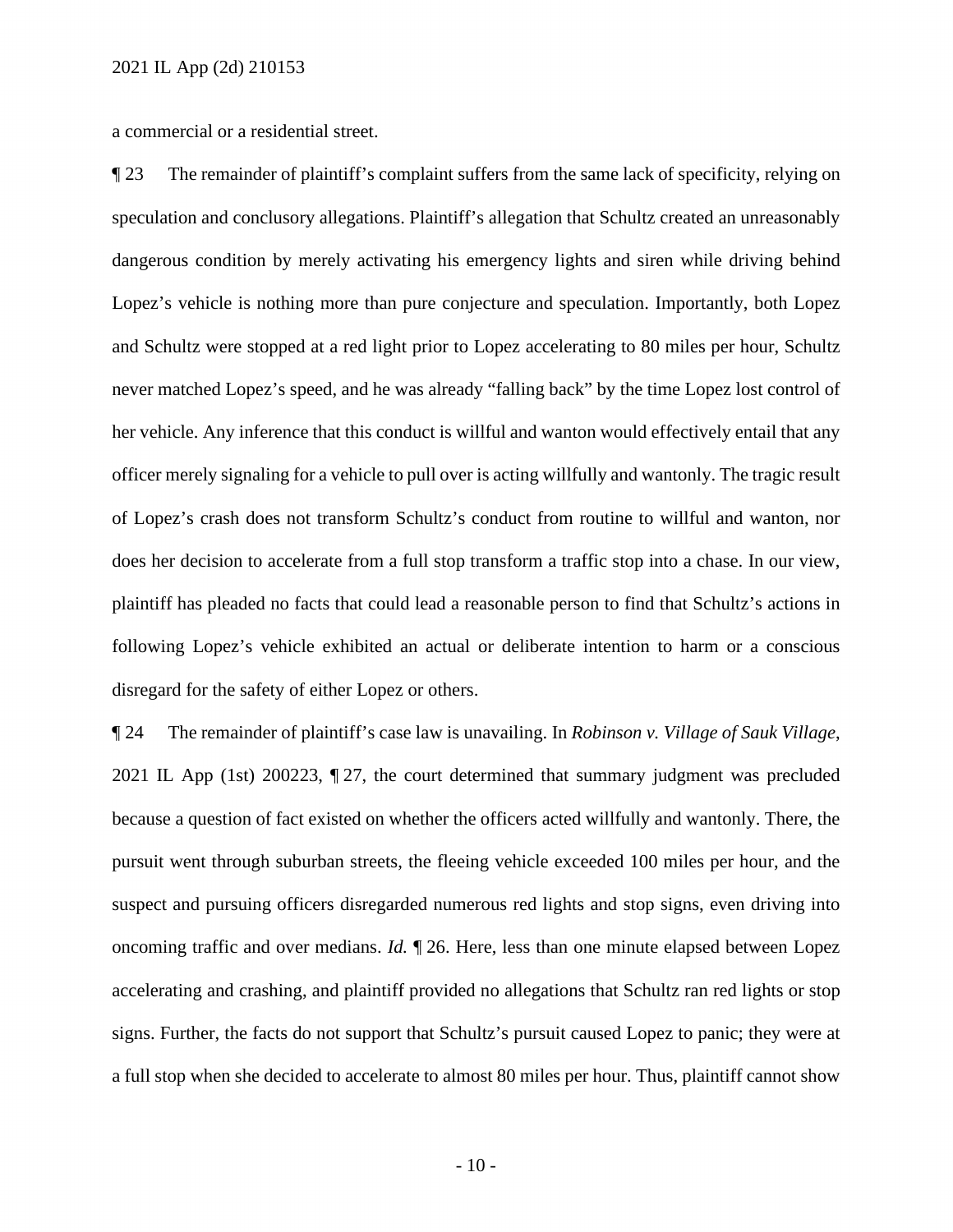a violation of the Kane County Sheriff's Department's pursuit policy.

 activated, he proceeded into the intersection and struck a vehicle in which the plaintiff was a with the plaintiff. *Id.* ¶ 43. We affirmed the trial court's grant of summary judgment for the ¶ 25 Nor does *Lacey v. Perrin*, 2015 IL App (2d) 141114, help plaintiff. First, in the truest sense, *Lacey* is not a pursuit case. In *Lacey*, Officer Perrin, en route to join a pursuit in progress, was stopped at a stop sign about 10 feet from an intersection. With his emergency lights and siren passenger. *Id.* ¶¶ 15-16. The plaintiff alleged that, as Perrin drove into the intersection, he was looking down, presumably not paying attention as he accelerated his squad car to the point of impact. *Id.* ¶ 44. Perrin testified that he was traveling 25 to 30 miles an hour—where the posted speed limit was 30—and that he entered the intersection—believing that it was clear—and collided defendants, because, similar to the situation here, the plaintiff could not demonstrate utter indifference or conscious disregard for the safety of others, as required to show willful and wanton conduct under the Act. *Id.* ¶ 45.

¶ 26 This court has considered several other cases where municipalities and their police were sued over police pursuits of vehicles. We believe they bear discussion here.

 ¶ 27 In *Urban*, 272 Ill. App. 3d 1087, the court found that the officers' conduct did not amount to willful and wanton as a matter of law. The pursuit in that case commenced when an officer officer engaged his siren. *Id.* Upholding the trial court's order granting summary judgment for the pursued a driver on a motorcycle who was weaving in and out of traffic at a high rate of speed, ultimately leading to a high-speed chase that ended when the motorcycle crashed into an automobile, fatally injuring the passenger of the motorcycle. *Id.* at 1089-90. The officer had activated his flashing lights and pursued the motorcycle. After the motorcycle failed to stop, the defendants, the court reasoned that the officer activated his emergency equipment immediately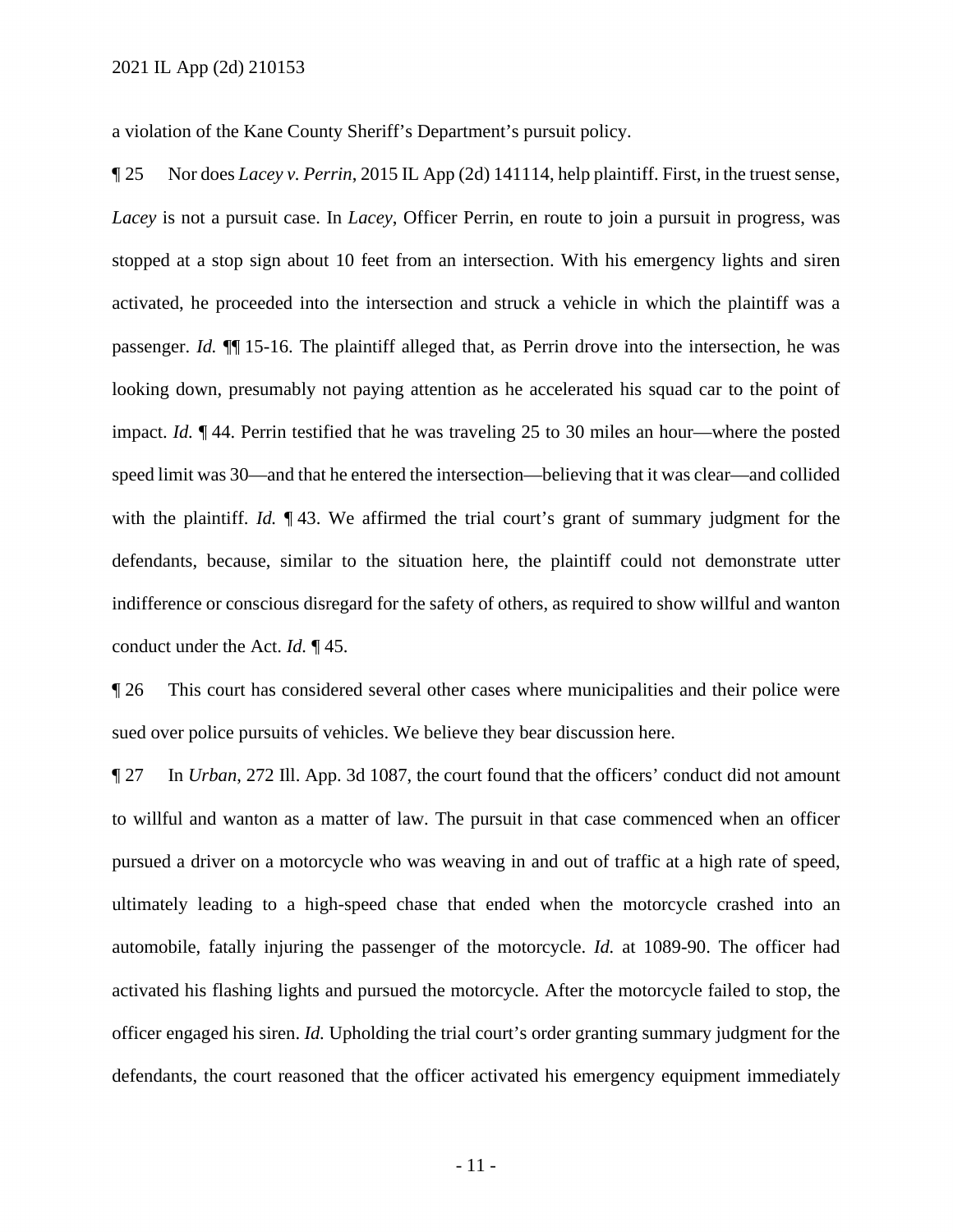after beginning the pursuit, the weather was clear and dry, and the traffic was light. *Id.* at 1096. to or conscious disregard for the safety of either [the motorcyclist] or the [passenger]." *Id.*  The officer kept a safe distance from the motorcycle at a constant speed, and no reasonable jury could find that the officer "exhibited an actual or deliberate intention to harm or utter indifference

 ¶ 28 In *Laco v. City of Chicago*, 154 Ill. App. 3d 498, 503-04 (1987), the court affirmed the did not encounter other drivers, the streets were dry and illuminated, and the weather was clear. These facts are consistent with our holding here, in that Schultz followed Lopez for less than one grant of summary judgment for the defendants, holding that the officer had not acted willfully or wantonly, even when his pursuit took place in a residential area. Traffic was light, the defendants Further, the pursuit covered only six city blocks. *Id.* at 504-05. While the fleeing car accelerated to 60 miles per hour, the defendants did not increase their speed past 45 miles per hour. *Id.* at 505. minute, he never matched her speed, and there were no facts alleged about interactions with other cars or dangerous conditions. Even more telling here, plaintiff did not allege that Lopez was driving solely on residential roads and Lopez started fleeing from a full stop at an intersection after the light turned green.

 on a four-lane highway in a sparsely populated area. *Id.* at 573. ¶ 29 Likewise, in *Hall v. Village of Bartonville Police Department*, 298 Ill. App. 3d 569, 571 (1998), the officer did not act willfully and wantonly even where he pursued a truck at up to 105 miles per hour. In affirming the trial court's grant of summary judgment, the appellate court explained that the truck driver, who was suspected of driving under the influence, accelerated after the officer activated his lights and siren. The officer's pursuit was "relatively brief" and occurred

¶ 30 Furthermore, in *Shuttlesworth v. City of Chicago*, 377 Ill. App. 3d 360 (2007), where officers terminated a brief pursuit and the suspect kept driving at 80 miles per hour before causing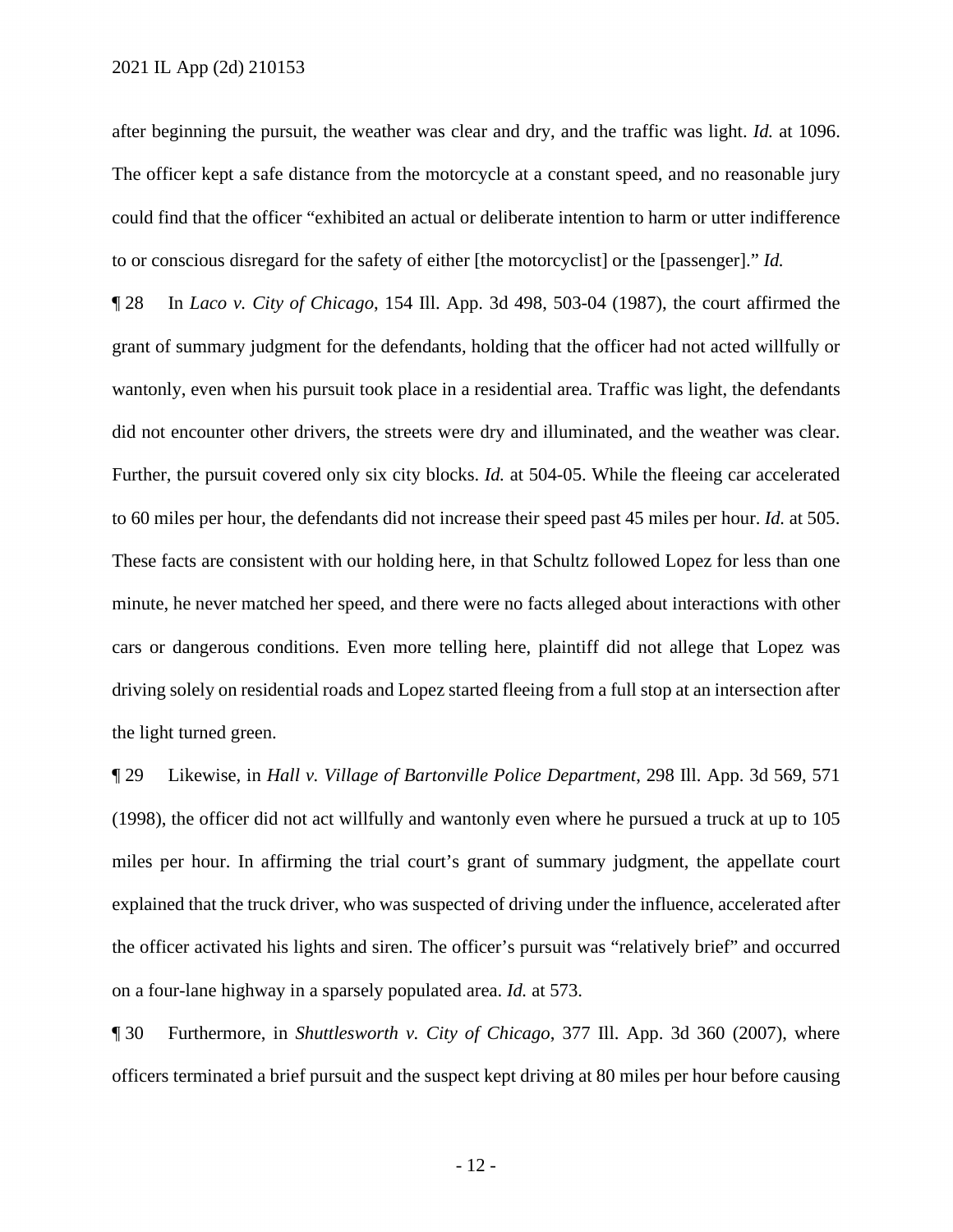speeds of approximately 40 to 50 miles per hour and the Monte Carlo, while weaving side to side further chase. *Id.* A few seconds later, the driver of the Monte Carlo swerved into an oncoming injury to another, the officers did not act willfully and wantonly under the Act. In *Shuttlesworth*, the officers stopped a Chevrolet Monte Carlo because the license plates on the vehicle were registered to a different model of car. *Id.* at 361. The driver of the Monte Carlo fled the stop, driving toward one of the officers as he did so. The officers then activated their emergency lights and siren and started pursuing the vehicle. *Id.* at 362. The officers pursued the fleeing Monte Carlo on a residential roadway where the posted speed limit was 25 miles per hour: the patrol car reached between the westbound and eastbound lanes, reached speeds of up to 80 miles per hour. *Id.* The officers terminated their pursuit once it appeared that the Monte Carlo was too far ahead to give lane, colliding with an automobile driven by the plaintiffs. *Id.* at 363.

 ¶ 31 The plaintiffs brought suit against the officers and the city for injuries suffered as a result willful and wanton misconduct. *Id.* at 361. In affirming summary judgment for the defendants, the of the collision due to the high-speed car chase, alleging that the officers' actions amounted to court reasoned that the entire pursuit lasted 30 to 40 seconds and there was " 'very little traffic' " during the pursuit. *Id.* at 366. There was no evidence of traffic violations by the officers, who claimed that they traveled within 10 miles per hour of the speed limit. The weather was clear, and the suspect was fleeing at a high rate of speed. Even construing the facts in the light most favorable to the plaintiffs, the appellate court found no evidence that the officers' conduct was willful and wanton. Rather, the court found that the act of initiating a pursuit of a fleeing vehicle, even at highspeed, did not establish that "the officers acted with an actual or deliberate intention to harm or with an utter indifference to or conscious disregard for the safety of others" and, as such, no reasonable mind could find willful and wanton conduct. *Id.* at 368.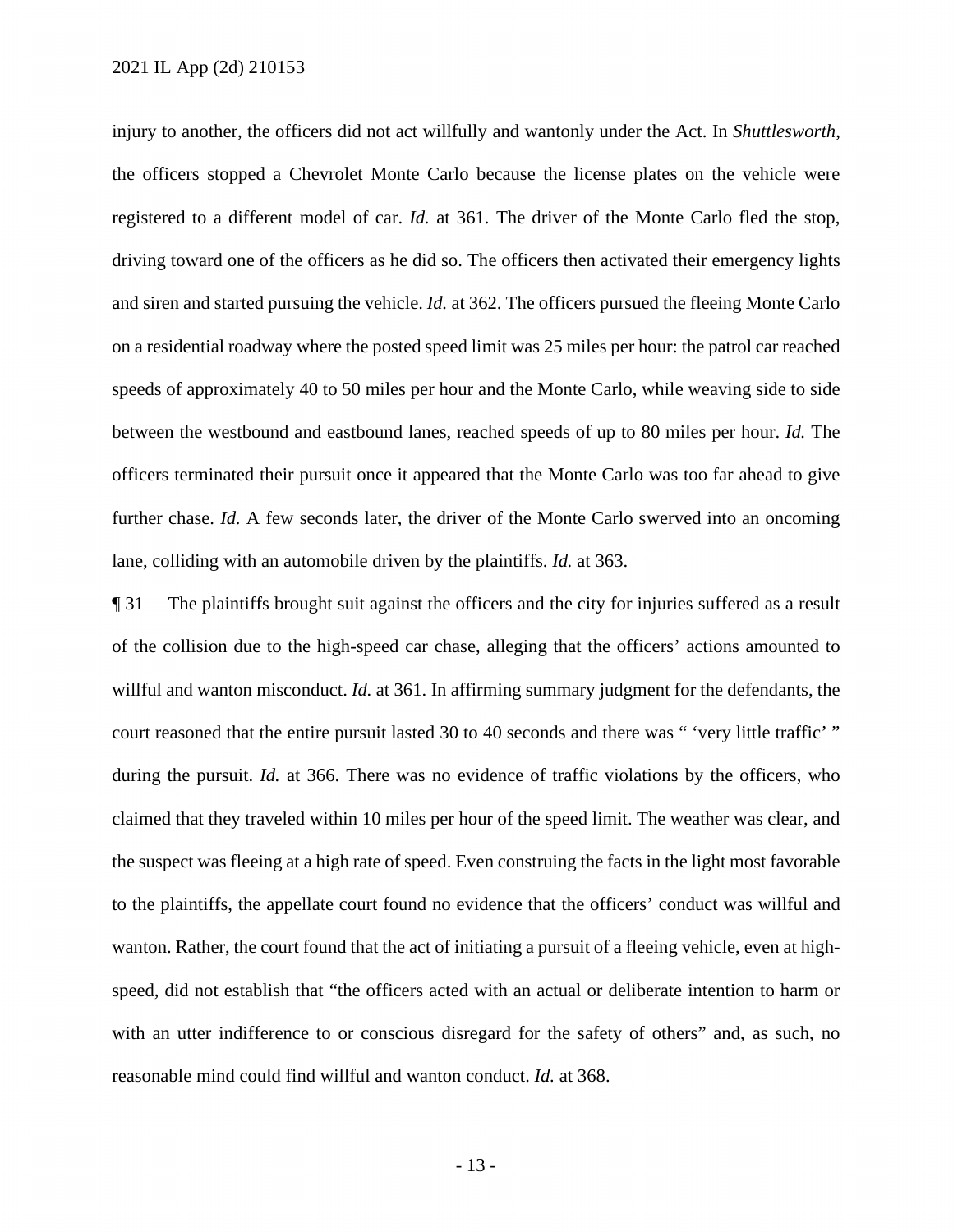¶ 32 The facts and holdings of these cases cannot be distinguished from the present case, and we find that the trial court's ruling here is very much in line with the decided weight of authority. *Urban*, 272 Ill. App. 3d 1087 (speeding); *Laco*, 154 Ill. App. 3d 498; *Breck v. Cortez*, 141 Ill. App. 3d 351 (1986) (reckless driving). The theme that emerges from these cases is that, once the suspect ¶ 33 The arguments made by plaintiff in this case are not unique. Essentially, plaintiff argues that the pursuit should not have occurred, due to the "minor" nature of Lopez's violation. We note that, in nearly every pursuit case in Illinois, the initial violation for which the pursuit was undertaken was a traffic-related violation. *Hall*, 298 Ill. App. 3d 569 (weaving and speeding); flees, the "minor" traffic violations rise to the level of even more serious danger to the other drivers on the roadway. See *Laco*, 154 Ill. App. 3d at 505.

¶ 34 Plaintiff's argument that Schultz acted willfully and wantonly is premised on the sole fact that Schultz chose to follow a vehicle with his emergency lights and siren activated and the driver of that vehicle refused to stop for a traffic violation. According to plaintiff, Schultz never should have turned on his emergency lights and siren to stop a vehicle under these conditions. Plaintiff cites no authority for this proposition, and we therefore reject it. We agree with defendants that, if we were to accept plaintiff's argument, we would "create a police chase out of two parked cars stopped at a red light" whenever a police officer acts to effectuate a traffic stop and the motorist decides to flee. We agree that this is not the law of this State.

**The 35** We note that the record before us consists of only the pleadings and the trial court's ruling \*\*\* the attached exhibits, and other exhibits filed previously," it is not clear from this record if the granting the section 2-619 motion to dismiss. It does not include Schultz's dash cam video of him following and attempting to stop Lopez. While the trial court's order indicates that it "reviewed video was actually admitted as an exhibit and thus reviewed by the trial court. This court will not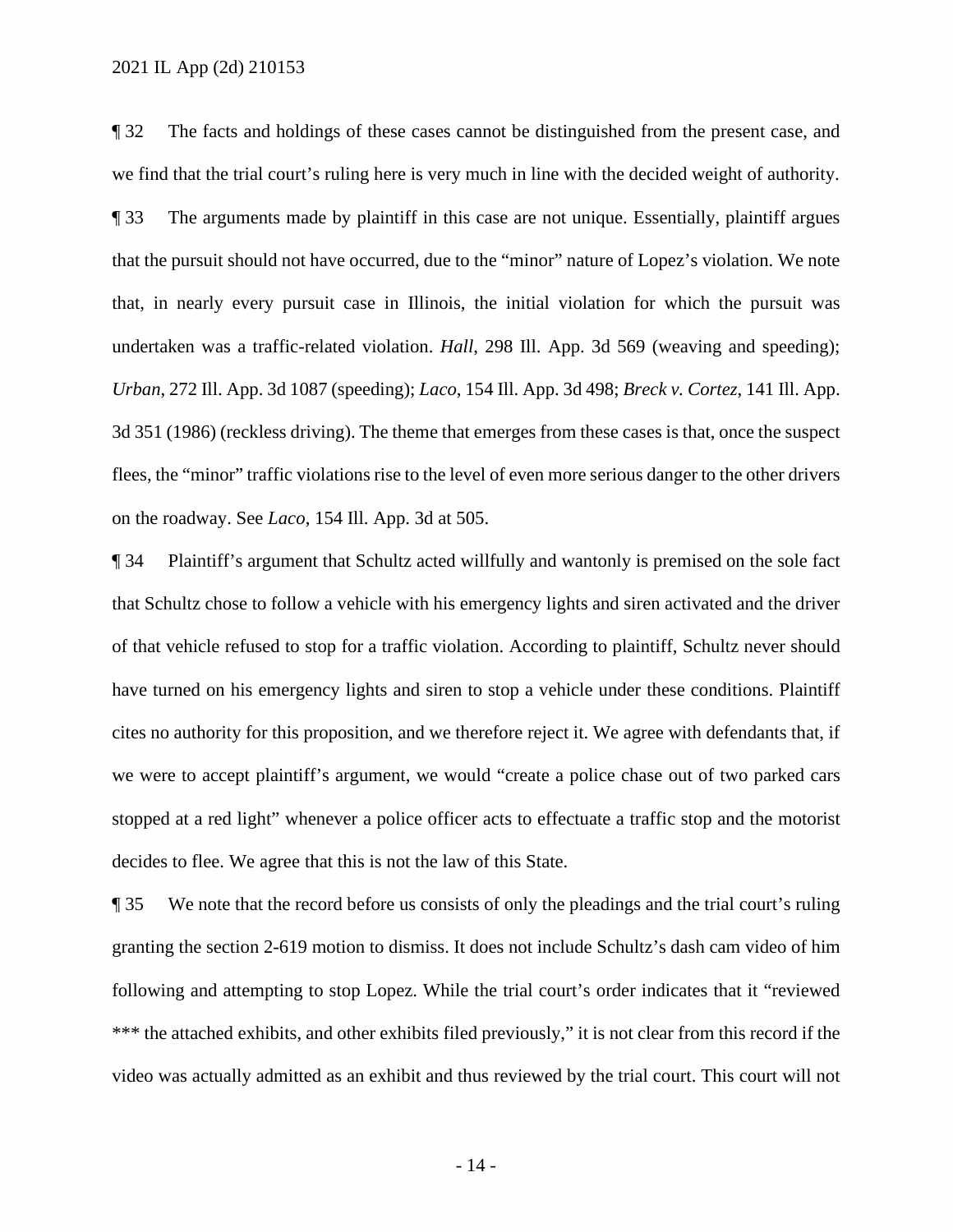occurred during Schultz's attempt to stop Lopez's vehicle. It is plaintiff's duty to provide a full we are examining the \*\*\* pleadings anew to determine whether a material question of fact exists." speculate whether the trial court reviewed and considered the dash cam video displaying what record on appeal, and we will resolve any doubt in the record against her. See *Foutch v. O'Bryant*, 99 Ill. 2d 389, 391-92 (1984) ("[A]n appellant has the burden to present a sufficiently complete record of the proceedings at trial to support a claim of error, and in the absence of such a record on appeal, it will be presumed that the order entered by the trial court was in conformity with law and had a sufficient factual basis. Any doubts which may arise from the incompleteness of the record will be resolved against the appellant."). As aforestated, our review is *de novo*, "and thus *Coole v. Central Area Recycling*, 384 Ill. App. 3d 390, 396 (2008).

 amended complaint does not allege that Schultz violated traffic laws, or encountered other drivers or dangerous road conditions. The complaint alleges simply that both vehicles stopped for a red light at Liberty Street and Farnsworth Avenue and, when the light turned green, Lopez sped off ¶ 36 Here, the pleadings, even when viewed in the light most favorable to plaintiff, establish that it was Lopez and not Schultz who exposed her and others to the imminent dangerous condition she experienced. Lopez's acceleration to 78 miles per hour endangered herself and the public. Schultz pursued Lopez only briefly, never matching her speed and quickly "falling back." The instead of pulling over. We disagree with plaintiff's allegation that Schultz initiated a pursuit of Lopez's vehicle as soon as he activated his emergency lights and siren even while they were both stopped at the red light. Even assuming *arguendo* that this was a pursuit, the pleading is clear that there was no chasing of Lopez's vehicle until she took off from the complete stop. Simply, plaintiff failed to allege facts that could show that Schultz acted with utter indifference or conscious disregard for the safety of others.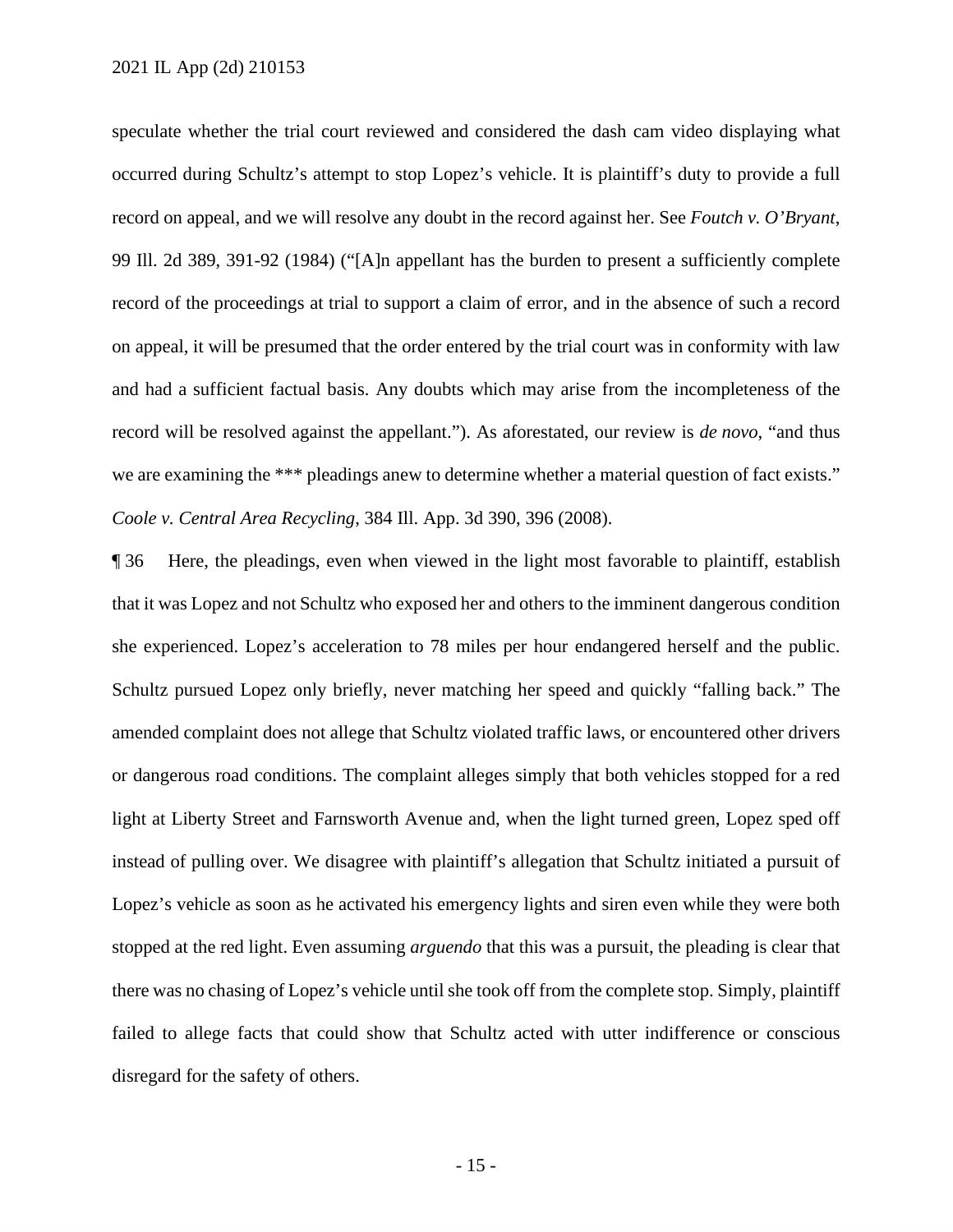Lopez's vehicle. Plaintiff alleged that Warren engaged in willful and wanton conduct when he *Reclamation District of Greater Chicago*, 2108 IL App (1st) 170336, ¶ 19. Inasmuch as we have ¶ 37 On a final note, in plaintiff's amended complaint, she alleged substantially identical conduct on the part of each governmental defendant relating to Schultz's involvement in pursuing failed to exercise supervisory control over Schultz's pursuit of Lopez and that the Kane County Sheriff's Office and Kane County were vicariously liable by and through their employees and agents, including KaneComm, for failing to notify any of Schultz's supervisors of the pending pursuit. A municipality is not liable for an injury resulting from its employee's act or omission if the employee is not liable. See 745 ILCS 10/2-109 (West 2020); *Andrews v. Metropolitan Water*  already determined that the amended complaint failed to sufficiently plead a cause of action for willful and wanton conduct and that Schultz did not engage in a pursuit of Lopez's vehicle when he attempted to effectuate a traffic stop of her vehicle, we, therefore, need not address whether the other defendants engaged in willful and wanton conduct. See *A.D. v. Forest Preserve District of Kane County*, 313 Ill. App. 3d 919, 925 (2000); *Palmer v. Mt. Vernon Township High School District 201*, 169 Ill. 2d 551, 562 (1996).

## ¶ 38 III. CONCLUSION

¶ 39 For the reasons stated, we affirm the judgment of the circuit court of Kane County.

¶ 40 Affirmed.